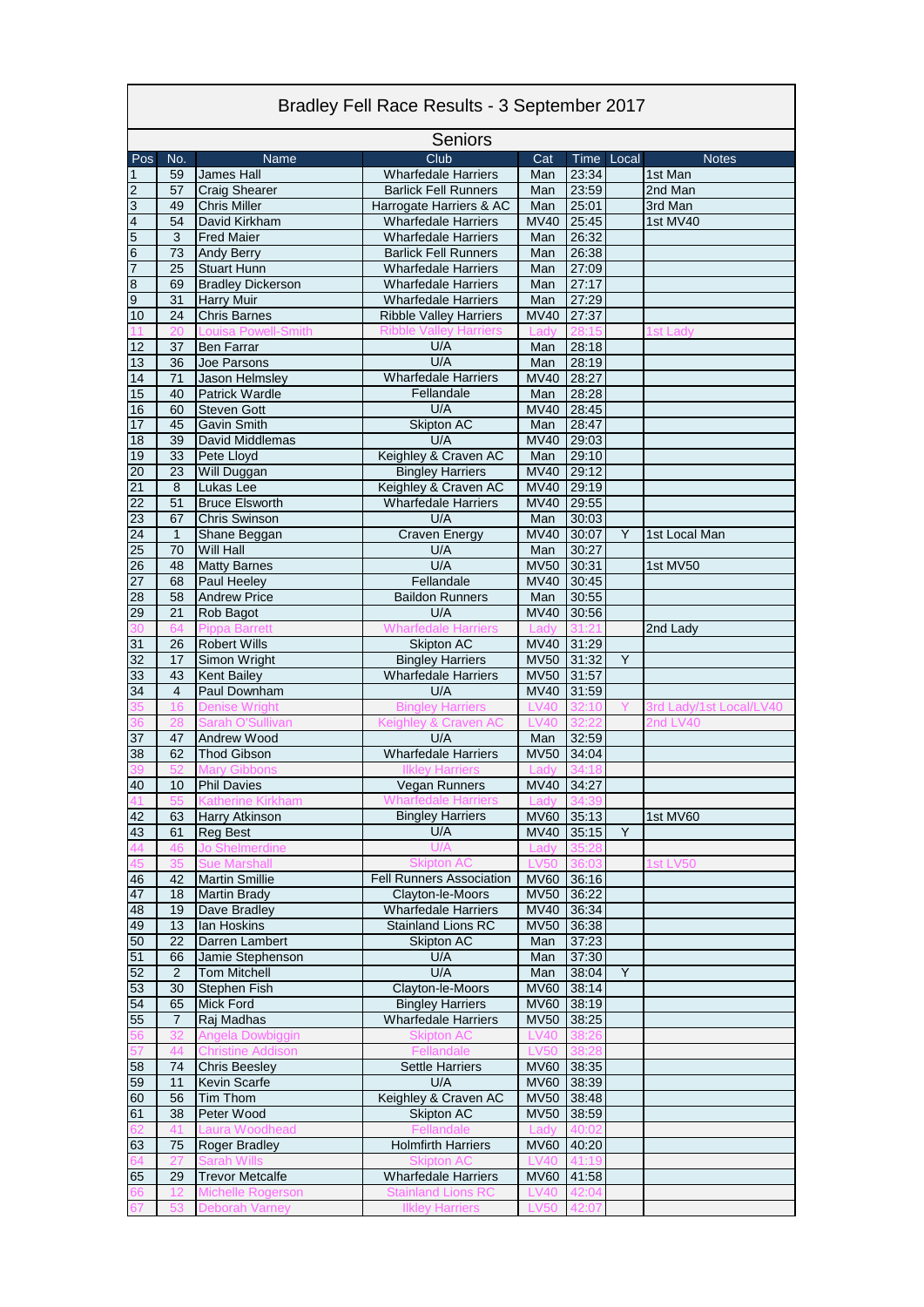|                         |     | <b>Diane Macdonald</b>        | Keighley & Craven AC        | 1 <sup>2</sup>    |       |            |              |  |
|-------------------------|-----|-------------------------------|-----------------------------|-------------------|-------|------------|--------------|--|
| 69                      | 15  | <b>Kay Schiller</b>           | Lancaster & Morecambe       | <b>MV50</b>       | 42:49 |            |              |  |
|                         | 9   | <b>Anne Handley</b>           | <b>Wharfedale Harriers</b>  | <b>LV50</b>       |       |            |              |  |
|                         | 14  | <b>Alana Willis</b>           | <b>Wharfedale Harriers</b>  | Ladv              |       |            |              |  |
|                         |     | <b>Su Thompson</b>            | <b>Wharfedale Harriers</b>  | <b>LV50</b>       |       |            |              |  |
|                         |     | <b>Nikie Arthurs</b>          | <b>Wharfedale Harriers</b>  | Ladv              |       |            |              |  |
|                         |     |                               | <b>Wharfedale Harrie</b>    |                   |       |            |              |  |
| 75                      | 50  | Antonio Cardinale             | Otley AC                    | <b>MV60</b>       | 54:47 |            |              |  |
| Under 17 Race           |     |                               |                             |                   |       |            |              |  |
| Pos                     | No. | <b>Name</b>                   | Club                        | Cat               |       | Time Local | <b>Notes</b> |  |
| 1                       |     | 116 Sebastian Segger-Staveley | <b>Settle Harriers</b>      | <b>BU17</b>       | 23:17 |            | 1st U17 Boy  |  |
| $\overline{2}$          | 112 | Logan Hargreaves-Madhas       | <b>Wharfedale Harriers</b>  | <b>BU17</b>       | 24:15 |            | 2nd U17 Boy  |  |
| 3                       | 122 | <b>Jack Muir</b>              | <b>Wharfedale Harriers</b>  | BU17 24:16        |       |            | 3rd U17 Boy  |  |
| $\overline{\mathbf{4}}$ | 119 | Joseph Carnelly               | <b>Bingley Harriers</b>     | BU17 24:29        |       |            |              |  |
| $5\overline{)}$         | 111 | <b>Will Thompson</b>          | <b>Wharfedale Harriers</b>  | BU17 25:19        |       |            |              |  |
| $6\overline{6}$         | 123 | Josh Spencer                  | <b>Bingley Harriers</b>     | <b>BU17</b>       | 25:25 |            |              |  |
| $\overline{7}$          | 115 | <b>Thomas Roberts</b>         | Chorley AC & Tri            | BU17 25:39        |       |            |              |  |
| 8                       | 124 | Sam Thom                      | Keighley & Craven AC        | B <sub>U</sub> 17 | 25:43 |            |              |  |
| 9                       | 121 | Eric Beaumont                 | Keighley & Craven AC        | <b>BU17</b>       | 25:45 |            |              |  |
|                         | 118 | <b>Bernadette Raven</b>       | Ilklev Ha                   |                   |       |            | 1st U17 Girl |  |
| 11                      | 114 | <b>Ben Wilson</b>             | Chorley AC & Tri            | <b>BU17</b>       | 28:22 |            |              |  |
|                         |     |                               | Chorley AC & Tri            | GU17              |       |            | 2nd U17 Girl |  |
| 13                      |     | 113 Luke Wilson               | Chorley AC & Tri            | <b>BU17</b>       | 29:47 |            |              |  |
| 14                      | 120 | <b>Ben Kirkham</b>            | <b>Rossendale Harriers</b>  | <b>BU17</b>       | dnf   |            |              |  |
|                         |     |                               | Under 14 Race               |                   |       |            |              |  |
| Pos                     | No. | Name                          | Club                        | Cat               |       | Time Local | <b>Notes</b> |  |
| $\mathbf{1}$            | 161 | Sam Smith                     | <b>Wharfedale Harriers</b>  | <b>BU14</b>       | 10:26 |            | 1st U14 Boy  |  |
| $\overline{2}$          | 151 | Alex Thompson                 | <b>Wharfedale Harriers</b>  | <b>BU14</b>       | 10:51 |            | 2nd U14 Boy  |  |
| 3                       | 163 | <b>Jack Villiers</b>          | <b>Barlick Fell Runners</b> | <b>BU14</b>       | 11:31 |            | 3rd U14 Boy  |  |
| 4                       | 152 | Jath Lee                      | Keighley & Craven AC        | <b>BU14</b>       | 11:35 |            |              |  |
| $\overline{5}$          | 162 | <b>Ben Greenep</b>            | <b>Settle Harriers</b>      | BU14 12:06        |       |            |              |  |
| $6\,$                   | 158 | <b>Hamish Wills</b>           | <b>Wharfedale Harriers</b>  | BU14 12:39        |       |            |              |  |
| $\overline{7}$          | 154 | <b>Addison Willis</b>         | <b>Wharfedale Harriers</b>  | <b>BU14</b>       | 12:56 |            |              |  |
|                         | 160 | <b>Beth Rober</b>             | Keighley & Craven AC        | GU14              |       |            | 1st U14 Girl |  |
| 9                       | 164 | <b>Lucas Ellis</b>            | U/A                         | BU14 13:27        |       |            |              |  |
| 10                      | 155 | Joseph Chadwick               | Chorley AC & Tri            | BU14 13:28        |       |            |              |  |
|                         | 153 | <b>Katie Handley</b>          | <b>Wharfedale Harriers</b>  |                   |       |            | 2nd U14 Girl |  |
|                         | 157 | <b>Emily Reid</b>             | Chorley AC & Tri            | <b>GU14</b>       |       |            | 3rd U14 Girl |  |
|                         | 159 | Rebecca Kerman                | <b>Wharfedale Harriers</b>  | <b>GU14</b>       |       |            |              |  |
| 14                      |     | 156 Benji Grundy              | U/A                         | BU14 17:15        |       |            |              |  |